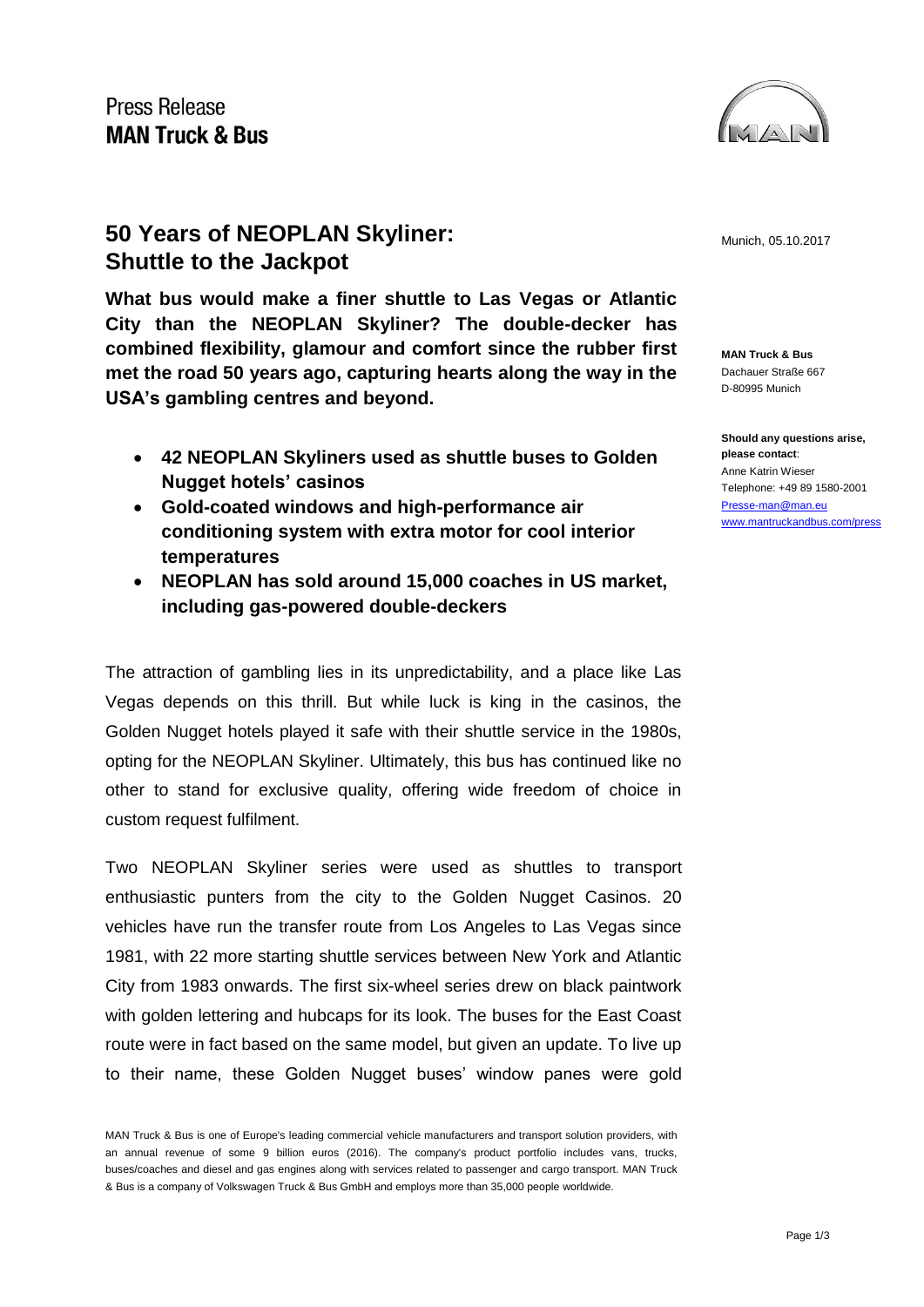## Presse-Information **MAN Truck & Bus**



vacuum-coated. But an impressive appearance was not the only factor at play. Windows coated this way dimmed the intense sunlight and reduced heating levels in the interior. In any case, there was also an especially large air-conditioning system on board, which was not powered in the usual way by the vehicle engine but had its own motor.

Another of the second series' innovations was its use of Nirosta (stainless steel) on the body. A neat instance of this was the wide strip of Nirosta that separated the two decks and underlined the Golden Nugget lettering, for instance. The strip was gold-anodised, which makes the surface especially scratch-resistant, adding a long-lasting lustre. The interior equipment was also impressive across the board. A Swiss company produced a custom range of exclusive seat covers specially for these vehicles. These were – what else? – golden in colour, ringed by bands of red and black. Detroit V8 engines and Allison automatic gearboxes provided the power.

A journey of roughly 200 km separated New York from Atlantic City. The concept was straightforward: a return trip cost \$20 and each passenger could redeem \$10 aboard the bus in the form of chips. In a similar vein, the order for the buses itself was simple yet spectacular. Steve Wynn, then owner of the Golden Nugget hotels in Las Vegas and Atlantic City, personally took the time to select the buses in the second series. On a trip to Europe, he spent a few weeks in Nice. There was already a large-scale shuttle bus system in place in Atlantic City to bring in potential casino guests from the New York area. An underground bus station at the Golden Nugget hotel was under construction by that time. Only the buses for it were lacking. So, in the course of an excursion to Vienna, he also made his way to the NEOPLAN plant in Stuttgart. Wynn was deeply impressed by the flexibility in production, which provided a wide range of options to meet custom requests like no other manufacturer could offer. Afterwards, he promptly invited NEOPLAN's senior management team to Nice. Bob Lee, a former director of the Stuttgart-based bus manufacturer, recalls that "the talks were held in his hotel suite around 12 noon. The ideal time to also reach banks in New York." The bus makers must have made the right impression. "We only believed our success the next day when Else Auwärter, then in charge of finances, came running downstairs and asked what we had been up to.